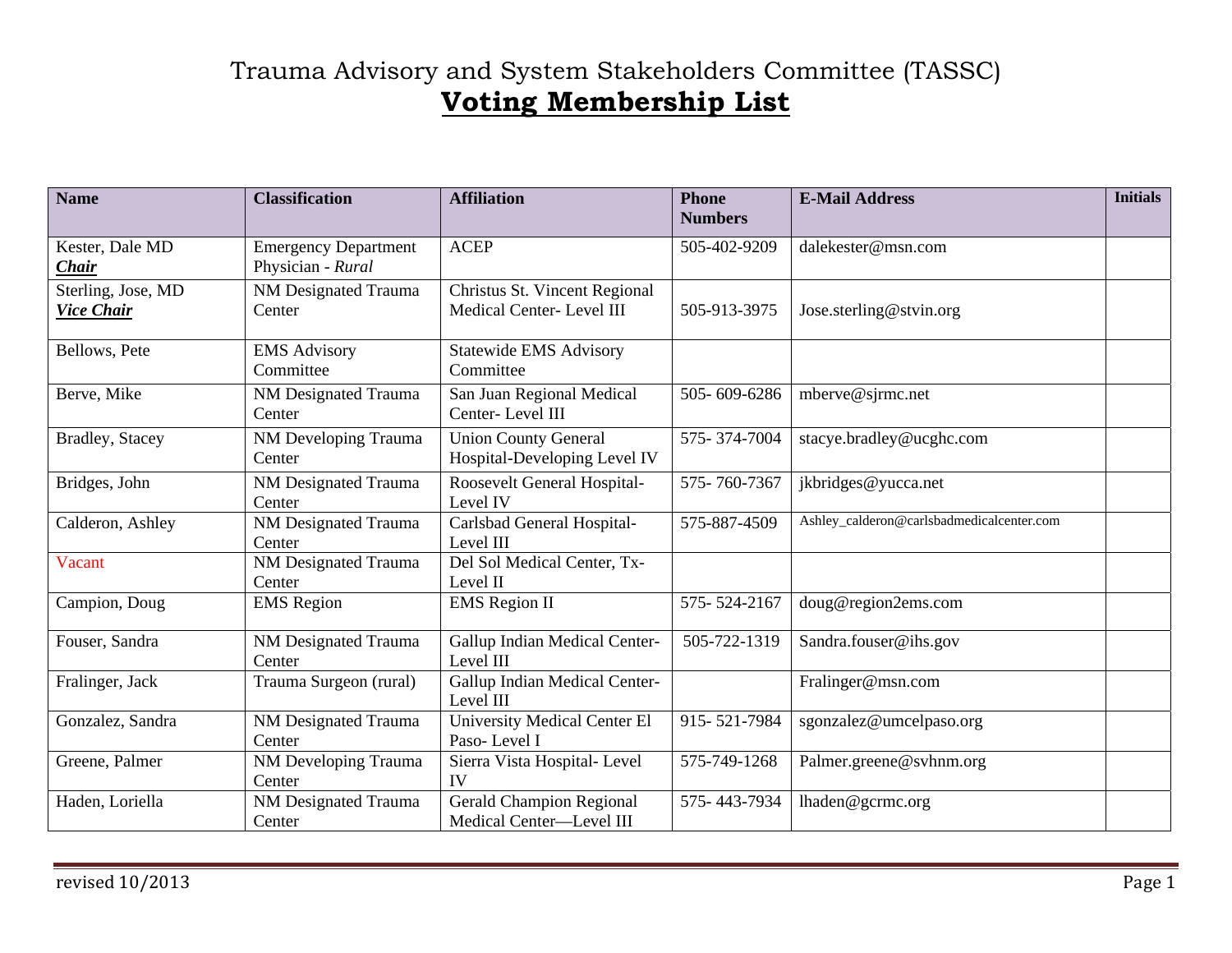## Trauma Advisory and System Stakeholders Committee (TASSC) **Voting Membership List**

| <b>Name</b>         | <b>Classification</b>                     | <b>Affiliation</b>                                                   | <b>Phone</b><br><b>Numbers</b> | <b>E-Mail Address</b>      | <b>Initials</b> |
|---------------------|-------------------------------------------|----------------------------------------------------------------------|--------------------------------|----------------------------|-----------------|
| Haskie, Jerome      | <b>EMS</b> Region                         | <b>EMS</b> Region I                                                  | 505-670-2912                   | jhaskie@emsregion1.org     |                 |
| Herweg, Jeanette    | <b>NM Designated Trauma</b><br>Center     | Nor Lea General Hospital-<br>Level IV                                | 575-396-6611<br>ext 1646       | Jeanette.herweg@nlgh.org   |                 |
| Huber, Carla        | Indian Health Service<br>Representative   | Gallup Indian Medical Center                                         | $\overline{505}$ - 722-1259    | Carla.huber@ihs.gov        |                 |
| Jimenez-Duff, Heidi | <b>NM Designated Trauma</b><br>Center     | <b>Eastern NM Medical Center-</b><br>Level III                       | 575-624-4634                   | Heidi Jimenez-Duff@chs.net |                 |
| Jones, Tammy        | NM Designated Trauma<br>Center            | <b>Covenant Medical Center-</b><br>Level II                          | 806-725-0069                   | tajones@covhs.org          |                 |
| Lu, Steve MD        | Trauma Surgeon Urban                      | <b>ACS COT State</b><br>Representative                               | 505-272-6441                   | swlu@salud.unm.edu         |                 |
| Lujan, Liana        | New Mexico Trauma<br>Registry Workgroup   | NM Trauma Registry<br>Workgroup                                      | 505-476-8278                   | Liana.Lujan@state.nm.us    |                 |
| Lujan, Liana        | Trauma Program                            | NMDOH/EMSB/<br>Trauma Program                                        | 505-476-8220                   | Liana.lujan@state.nm.us    |                 |
| Mensay, Samantha    | NM Developing Trauma<br>Center            | <b>Sandoval Regional Medical</b><br>Center-Developing Level III      | 505-994-7611                   | smensay@srmc.unm.edu       |                 |
| Preda, Razvan       | NM Designated Trauma<br>Center            | University of New Mexico<br>Hospital-- Level I                       | 505-272-9244                   | RNPreda@salud.unm.edu      |                 |
| Ridolfi, Valerie    | <b>NM Designated Trauma</b><br>Center     | Miners' Colfax Medical<br>Center-Level IV                            | 575-445-7719                   | vridolfi@minershosp.com    |                 |
| Roberts, Donnie     | <b>EMS</b> Region                         | <b>EMS</b> Region III                                                | 575-769-2639                   | droberts@emsregion3.org    |                 |
| Sapien, Robert MD   | Pediatric Emergency<br>Medicine Physician | <b>Pediatric Association</b>                                         | 505-272-5062                   | rsapien@salud.unm.edu      |                 |
| Smuda, Susan        | <b>Emergency Nurse</b><br>Association     | NM ENA                                                               | 505-841-1070                   | ssmuda@phs.org             |                 |
| Stewart, Brenda     | NM Designated Trauma<br>Center & TNCF     | <b>CHRISTUS ST. Vincent</b><br>Regional Medical Center-<br>Level III | 505-820-5708                   | Brenda.Stewart@stvin.org   |                 |
| Thornton, Kyle      | NM DOH / EMSB                             | <b>Emergency Medical systems</b><br>Bureau                           | 505-476-8204                   | kyleL.thornton@state.nm.us |                 |